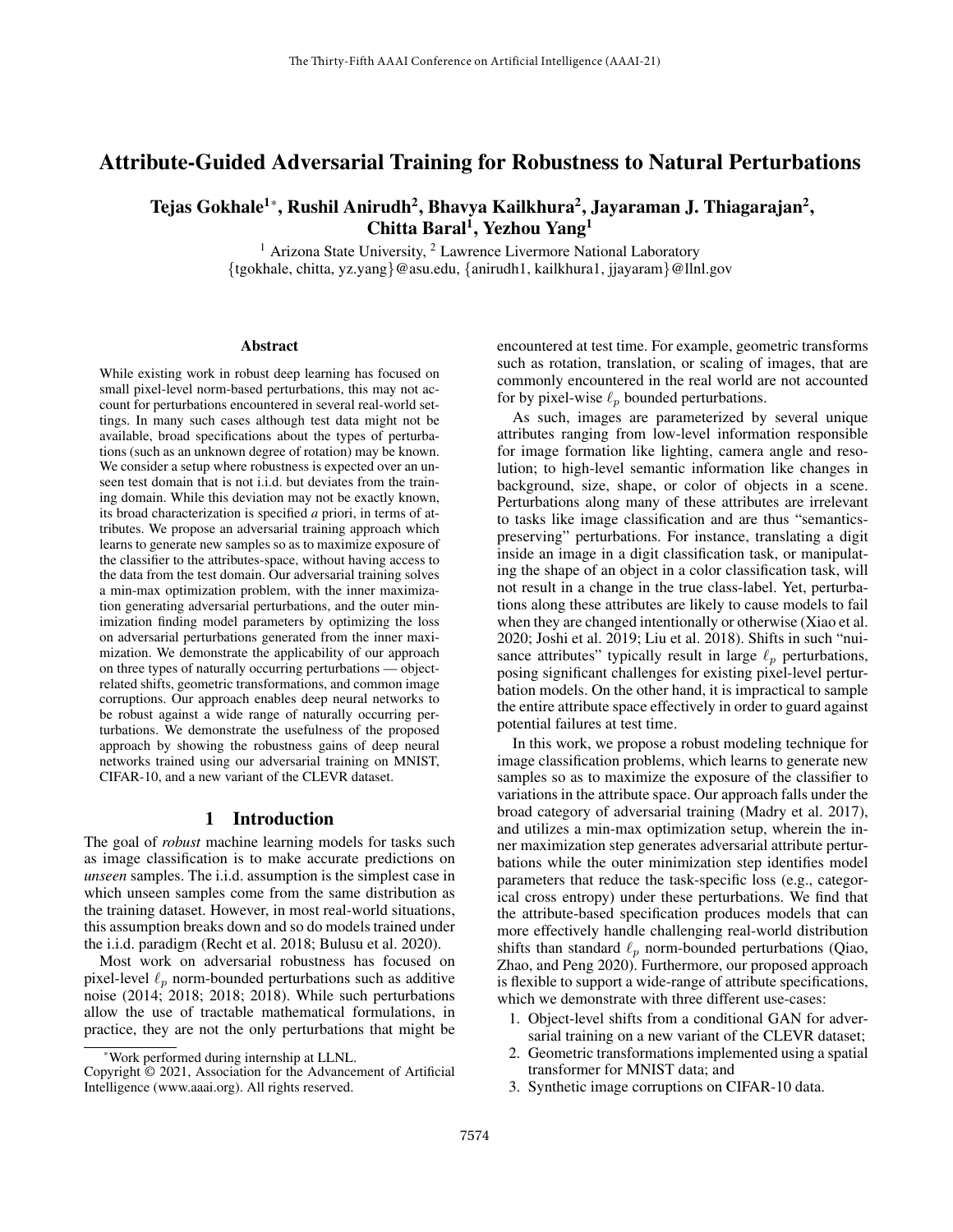Our contributions can be summarized as follows:

- We consider the problem of robustness under a set of specified attributes, that go beyond typically considered  $\ell_p$  robustness in the pixel space.
- We present Attribute-Guided Adversarial Training (AGAT), a robust modeling technique that solves a min-max optimization problem and learns to explore the attribute space and to manipulate images in novel ways without access to any test samples.
- We create a new benchmark called "CLEVR-Singles" to evaluate robustness to semantic shifts. The dataset consists of images with a single block having variable colors, shapes, sizes, materials, and position.
- We demonstrate the efficacy of our method on three classes of semantics-preserving perturbations: objectlevel shifts, geometric transformations, and common image corruptions.
- Our method outperforms competitive baselines on three robustness benchmarks: CLEVR-Singles, MNIST-RTS, and CIFAR10-C.

## 2 Related Work

Most existing work on robustness deals with the problem of finding  $\ell_p$  perturbations which focus on additive noise, with tractable mathematical guarantees of performance when test data falls within an  $\epsilon$ -ball of the training distribution (Goodfellow, Shlens, and Szegedy 2014; Sinha, Namkoong, and Duchi 2018; Madry et al. 2018; Raghunathan, Steinhardt, and Liang 2018). Such perturbation are typically *imperceptible* to the human eye. As a result, there is an increasing interest in addressing challenges that arise from natural corruptions or perturbations (Hendrycks and Dietterich 2018) that are *perceptible* shifts in the data, more likely to be encountered in the real world. For example, (Liu et al. 2018) use a differentiable renderer to design adversarial perturbations sensitive to semantic concepts like lighting and geometry in a scene; (Joshi et al. 2019) design perturbations only along certain pre-specified attributes by optimizing over the range-space of a conditional generator. Our work focuses on building robust models against semantic, or more generally attribute guided concepts that may or may not exist in the training distribution, using a surrogate function.

 $\ell_p$ -norm based robustness methods make no assumptions about the test distribution, except that the methods are guaranteed to be robust only inside the  $\epsilon$ -ball of the training distribution (Volpi et al. 2018; Qiao, Zhao, and Peng 2020). Some recent approaches extend this notion to assume some access to data from the test distribution such as TTT (Sun et al. 2020) that achieves robustness for a test example by minimizing the cost of an auxiliary task for each test sample; and (Wong and Kolter 2020) learn a CVAE using possible corruptions one might encounter, to then guarantee robustness of a classifier within the learned perturbation set. For comparison, our method assumes access to no data from the test distribution, but only knowledge of a specification, which is the intended functionality of the system specified in human-understandable attributes. Under this challenging set-up, we show our method still outperforms existing robustness techniques on popular and standard benchmarks.



Figure 1: Overview of the problem setup and our attributeguided adversarial training method.

## 3 Problem Setup

We begin by defining the classifier parameterized by a set of neural network weights,  $\theta$ , as  $H_{\theta} : \mathcal{X}_s \mapsto \mathcal{Y}$ , where  $\mathcal{X}_s$ denotes the space of the observed image data (or source) and Y denotes the label space for the task of interest.

Robustness to natural perturbations Our goal is to train an  $H_\theta$  that is robust to *natural* perturbations, which are typically larger in magnitude than the *imperceptible*  $\ell_p$ -bounded pixel-space perturbations, considered in the literature.

We consider a broad range of natural semanticspreserving perturbations that will not affect the predictions for the task under consideration  $-$  (a) Object-level shifts, where attributes of the object are manipulated so as to considerably change the appearance of the object, without changing the task label; such as changing the shape or size of an object in a color classification task. (b) Geometric transformations, where the test image may be scaled, rotated, and shifted in arbitrary ways; and (c) Common image corruptions, which may occur in the real world like fog, image compression artifacts, blurs, and other forms of noise.

Most of these perturbations do not naturally fall within small  $\ell_p$ -norm ball deviations ( $|x-\tilde{x}|_p \leq \epsilon$ ), for which most existing robustness methods are designed, and are bound to fail when the classifier encounters such data in the wild. However, making  $\epsilon$  arbitrarily large in robustness formulations does not work in practice, since the image quality degrades significantly. Hence, we propose a new framework to design models that are robust to such natural perturbations.

## 4 Attribute Guided Adversarial Training

Let us denote an image by  $x_\alpha$  parameterized by a set of attributes  $\alpha$  related to image formation (lighting, viewing angle, position) as well as abstract semantic information (color, shape, size, etc.). Manipulating images with new combinations of attributes that are not seen in the training set, requires access to the underlying physical generative processes, which is unrealistic. We do not assume direct access to such deterministic mechanisms.

Our goal is to train classifiers robust to natural perturbations along attributes in  $\alpha$  that are specified *a priori*. Inspired by recent developments in robust optimization and adversarial training (Madry et al. 2018), we consider the following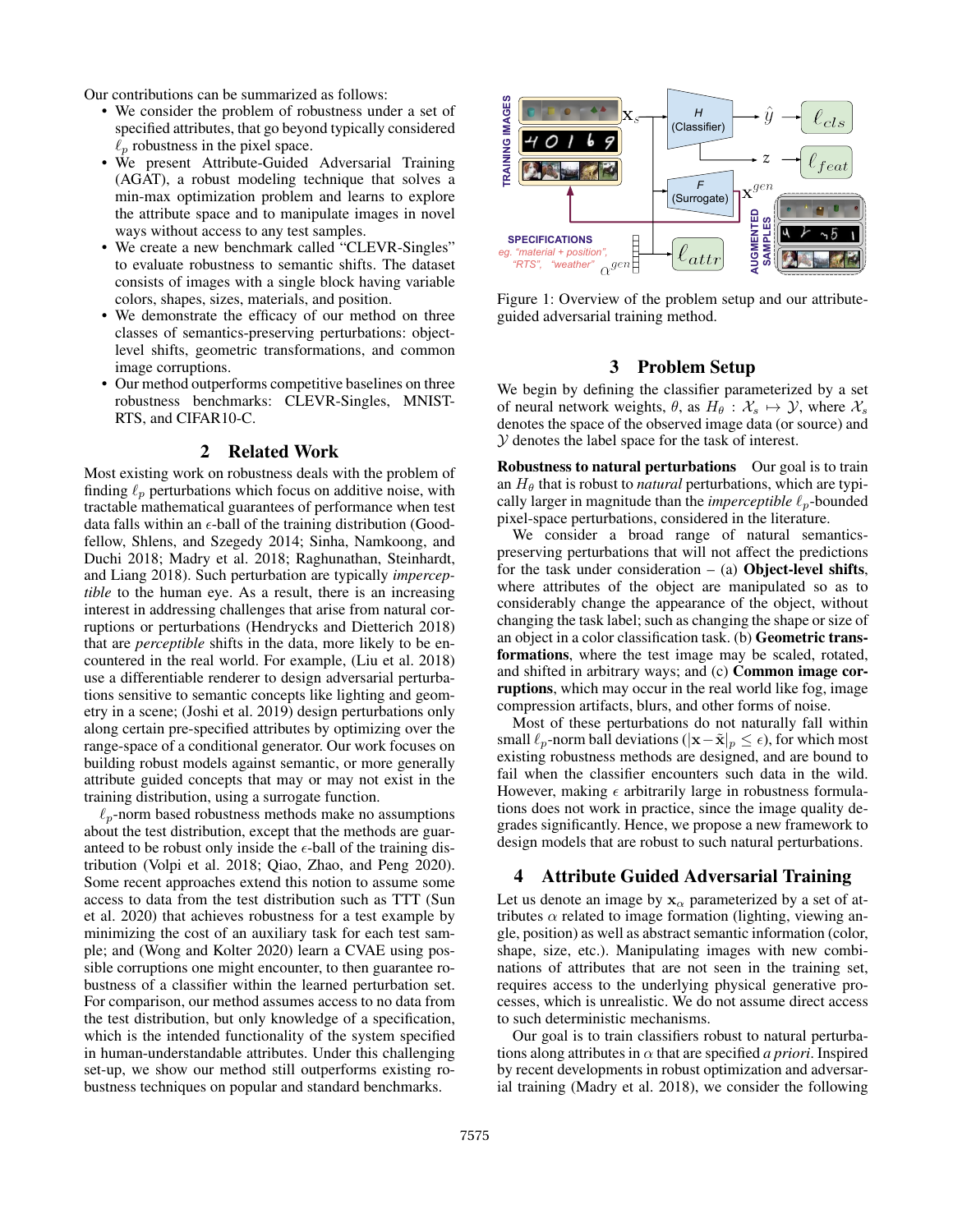worst-case problem around  $N$  attributes of the training data:

$$
\min_{\theta \in \Theta} \sum_{i=1}^{N} \max_{|\hat{\alpha}_i - \alpha_i| \leq \epsilon} \ell(\theta; (\mathbf{x}_{\hat{\alpha}_i}, y_i)), \tag{1}
$$

where  $\ell(\cdot)$  is the cross-entropy loss.

The solution to worst-case optimization in Equation 1 guarantees good performance against test data that is distance  $\epsilon$  away from the training data in the attribute space. In other words, we expect the model learned using (1) to be robust against  $\epsilon$ -bounded natural perturbations. Interestingly, as we will empirically show later, models learnt using (1) perform better than existing pixel-level techniques even on  $\ell_p$ -bounded imperceptible perturbations.

Although the structure of the attribute-guided adversarial training problem may look similar to standard adversarial training, we explain next why solving Eq (1) is significantly more challenging and requires us to make several algorithmic innovations. Note that (1) solves a min-max optimization problem, with the inner maximization generating natural perturbations by maximizing the classification loss over attribute space, and the outer minimization finding model parameters by minimizing the loss on natural perturbations of the training data generated from the inner maximization. The success of this method crucially relies on solving the inner optimization problem. Motivated by the standard adversarial training, one might be temped to approximately solve the re-parameterized inner optimization problem

$$
\max_{|\delta|_p \le \epsilon} l(\theta; (\mathbf{x}_{\alpha_i + \delta}, y_i)), \tag{2}
$$

and generate the natural perturbations  $\mathbf{x}_{\hat{\alpha}_i}^*$  using projected gradient descent (PGD) as:

$$
\delta_i^* := \mathcal{P}_{\epsilon}(\delta_i - \lambda \nabla_{\delta} l(\theta; (\mathbf{x}_{\alpha_i + \delta}, y_i))), \tag{3}
$$

where  $\lambda$  is the gradient step and  $P_{\epsilon}$  is projection on  $l_p$  ball of radius  $\epsilon$ . However, there are two fundamental issues with this approach making it infeasible in practice: first, we cannot compute gradients as we do not have access to the attribute space; and second, we do not have access to the true generative mechanism conditioned on the attributes.

## 4.1 Proposed Approach

Surrogate Functions We propose to use differentiable surrogate functions parameterized by attributes to overcome the limitation described above. In other words, we have  $\mathbf{x}_{\alpha+\delta} \approx F_{\delta}(\mathbf{x}_{\alpha})$ , where  $F_{\delta}$  is differentiable. Typically, exact perturbations  $\mathbf{x}_{\alpha+\delta} = F_{\delta}(\mathbf{x}_{\alpha})$  can be performed for PGD attacks or other  $\ell_p$  norm bounded attacks. However, in our case accessing the true generative process to manipulate images along  $\alpha$  is not feasible. For example, we cannot rely on deterministic functions to manipulate semantic features in the image like size, shape or texture of an object. As a result, we resort to using *approximate* image manipulators in the form of surrogate functions which act as proxies to the true generative process. Depending on the type of attributes against which we wish to train for robustness, the surrogate function can take different forms:

• generative editing models for semantic perturbation that is learned from the training data itself,

- analytical functions for geometric transformations in the form of spatial transformers (STNs), or
- an analytical approximation (or tractable upper bound) of the natural perturbation space.

For example, if we want a classifier robust to unknown affine transforms then  $F$  is the spatial transformer layer parameterized by  $\alpha$  which now represents 6 parameters controlling rotation, scale, and shift of the image.

Note that we do not assume access to any additional data other than the clean training dataset  $\mathcal{X}_s$ , and specification of the class of functions against which robustness is desired. While such surrogate functions only approximate the natural perturbations, we show that they are sufficient for enabling us to make classifiers more robust to natural perturbations.

Iterative Training Procedure Having access to attribute parameterized surrogate function, we aim to solve (1). Note, the success of the adversarial training is dependent on the quality of the generated perturbations. Thus, we aim to generate natural perturbations that have a larger coverage over the specified attribute space than the training samples images  $x_s$ . Consider the classifier  $H_\theta$  which outputs the predicted class  $\hat{y}$  and intermediate features z, let the surrogate function  $F$  be parameterized by the attribute vector  $\alpha$ . We propose an iterative training procedure called Attribute-Guided Adversarial Training (AGAT) detailed in Algorithm 1. Our algorithm has two objectives: to minimize the classification loss over input images and to maximize the divergence between the training samples and generated perturbations. Thus, the key idea here is to explore novel and hard images that only *vary along the specified attributes*. To achieve this, we impose a constraint that maximizes the distance between features of dataset images and perturbed images. Additionally, since we would also like to explore new regions in the attribute space, we impose a similar constraint on the attributes of perturbed images.

We express this constraint as the loss function given by:

$$
\ell_{const} = \lambda_1 \ell_{feat} + \lambda_2 \ell_{attr}, \ \lambda_1, \lambda_2 \in (0, 1)
$$
  
where  $\ell_{feat} = ||\mathbf{z} - \mathbf{z}^{gen}||_2^2$ , and  $\ell_{attr} = ||\alpha - \alpha^{gen}||_2^2$  (4)

To ensure that the generated images belong to the same class as the input image, we combine classification loss with respect to the ground truth label y with consistency regularization with respect to the predicted label  $\hat{y}$  of x.

$$
\ell_{cls} = \ell_{BCE}(\mathbf{y}, \mathbf{y}^{\text{gen}}) + \ell_{BCE}(\hat{\mathbf{y}}, \mathbf{y}^{\text{gen}})
$$
 (5)

The overall loss function is computed as the Lagrangian:

$$
\ell_{AGAT} = \ell_{cls} - \beta \cdot \ell_{const} \tag{6}
$$

Intuitively,  $\ell_{cls}$  encourages the augmented images to belong to the same class-label as the input image, while the constraint  $\ell_{const}$  encourages the adversarial learning algorithm to perturb the image features as well as the attributes away from the input features and attributes. We first pretrain the classifier only on the source samples  $x_s$  for  $N_{pre}$ epochs. Then, we initiate our augmentation process. To generate new samples, we minimize Equation 6 and update the attribute vector for M update steps as:

$$
\alpha^{gen} \leftarrow \alpha^{gen} - \mu \nabla \ell_{AGAT}.\tag{7}
$$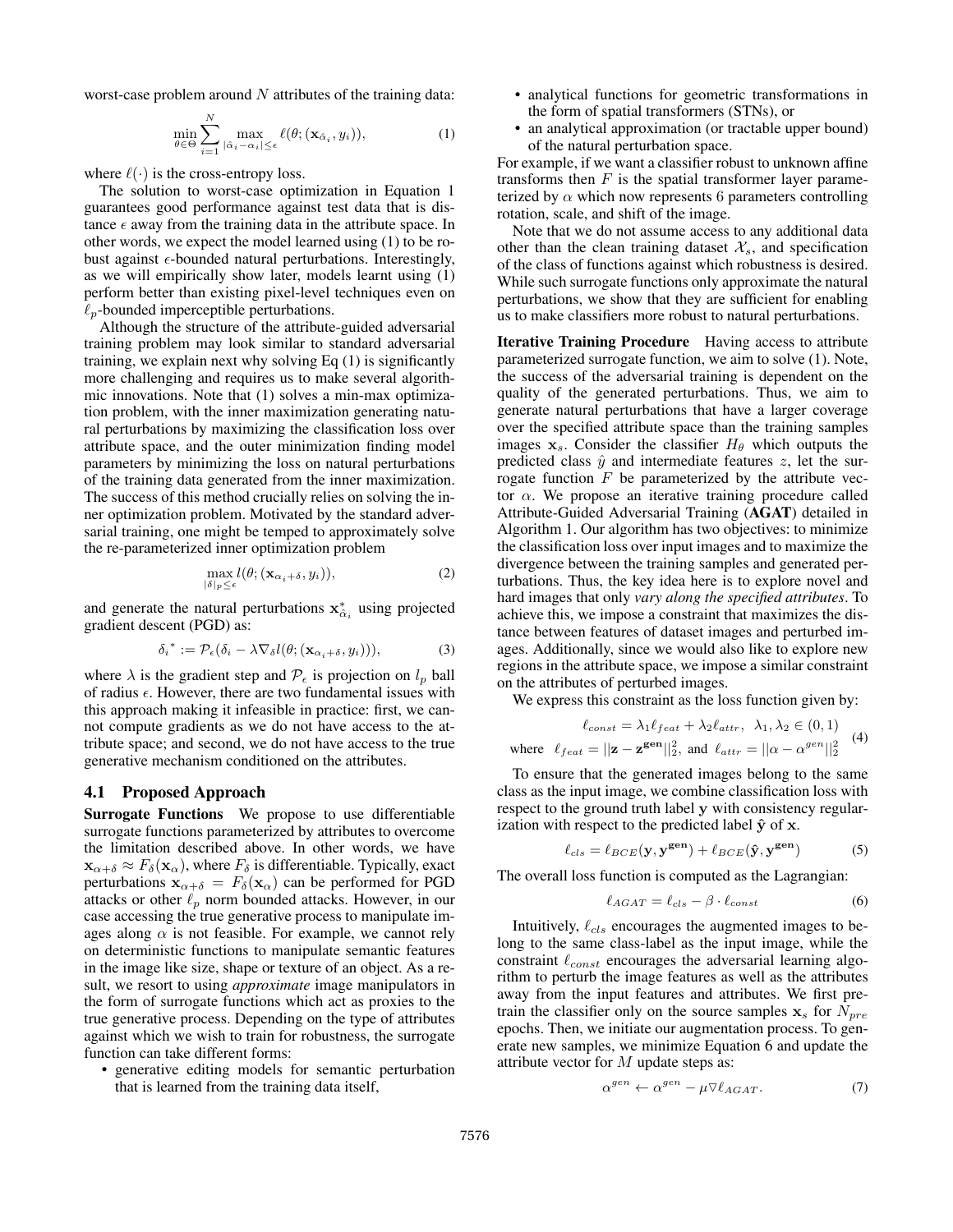#### Algorithm 1 Attribute-Guided Adversarial Training

|     | <b>Input:</b> Source dataset $\mathcal{D}_S = {\mathbf{x}_t, y_t}_{i=t}^T$                                                                                                                              |
|-----|---------------------------------------------------------------------------------------------------------------------------------------------------------------------------------------------------------|
|     | <b>Output:</b> learned weights $\theta$                                                                                                                                                                 |
|     | 1: Initialize: $\theta \leftarrow \theta_0$ , $\mathcal{D}_S^{aug} \leftarrow \mathcal{D}_S$                                                                                                            |
|     | 2: for $n = 1 \dots N_{epochs}$ do                                                                                                                                                                      |
| 3:  | if $n < N_{pre}$ then                                                                                                                                                                                   |
| 4:  | for $t=1:T$ do                                                                                                                                                                                          |
| 5:  | $\theta \leftarrow \theta - \eta \nabla \ell_{cls}(\theta; (\mathbf{x}_t, y_t))$                                                                                                                        |
| 6:  | else                                                                                                                                                                                                    |
| 7:  | <b>if</b> n mod $N_{aug} = 0$ then                                                                                                                                                                      |
| 8:  | for $t = 1 \ldots T_{aug}$ do                                                                                                                                                                           |
| 9:  | sample $(\mathbf{x}_t, y_t)_{t=1}^{T_{aug}}$ from $\mathcal{D}_S$                                                                                                                                       |
| 10: | $z_t, \hat{y}_t = H(\mathbf{x_t})$                                                                                                                                                                      |
| 11: | Initialize: $\alpha_t^{gen}$                                                                                                                                                                            |
| 12: | for $i=1M$ do                                                                                                                                                                                           |
| 13: | $z_t^{gen}, \hat{y}_t^{gen} = H(\mathbf{x}_t, \alpha_t^{gen})$                                                                                                                                          |
| 14: | $\mathbf{x}_t^{gen} \leftarrow f(\mathbf{x}_t, \alpha_t^{gen})$                                                                                                                                         |
| 15: | $\mathcal{D}_{S}^{gen} \leftarrow \alpha_{t}^{\hat{gen}} - \mu \nabla (\cdot \ell_{cls} - \beta \cdot \ell_{cons}) \\ \mathcal{D}_{S}^{aug} \leftarrow \mathcal{D}_{S}^{aug} \cup \mathbf{x}_{t}^{gen}$ |
| 16: |                                                                                                                                                                                                         |
| 17: | else                                                                                                                                                                                                    |
| 18: | for $(\mathbf{x}_t, y_t) \in \mathcal{D}_S^{aug}$ do                                                                                                                                                    |
| 19: | $\theta \leftarrow \theta - \eta \nabla \ell(\theta; (\mathbf{x}_t, y_t))$                                                                                                                              |



Figure 2: Examples of images from CLEVR-Singles and the color labels and (size, shape, material, position) attributes.

Finally, synthetic images are generated using the surrogate function  $\mathbf{x}^{gen} \leftarrow F(\mathbf{x}, \alpha^{gen})$ , and appended to the training data. This adversarial data augmentation is performed after every  $N_{aug}$  epochs during which  $T_{aug}$  images are generated. The total number of augmented samples is expressed as a percentage of the number of training samples so as to allow fair comparison across datasets and types of perturbations. The pseudocode for AGAT is shown in Algorithm 1.

The distinguishing factor for AGAT is that we perturb the attribute space and use surrogate functions to synthesize images, while previous adversarial augmentation protocols such as M-ADA (Qiao, Zhao, and Peng 2020) and GUD (Volpi et al. 2018) perturb only in the pixel-space, thus being restricted to  $\ell_p$  perturbations. It is important to note that our method is agnostic to the choice of surrogate functions, which can take the form of additive noise, affine transformation in pixel-space, or conditional generative adversarial networks (Mirza and Osindero 2014) trained to transform an input image according to an input attribute vector.

## 5 Experiments

In this section, we introduce the three types of robustness specifications that we experiment with, along with details about the datasets, baselines, and metrics used for each.

| <b>Attribute</b> | Train                 | <b>Test</b>           |  |
|------------------|-----------------------|-----------------------|--|
| Size and         | (small, NW), (medium, | (small, SE), (medium, |  |
| Position         | NE), (large, SE)      | NW), (large, SW)      |  |
| Material         | (metal, NW), (rubber, | (rubber, SW), (metal, |  |
| and              | NW), (metal, NE),     | SW), (rubber, SE),    |  |
| Position         | (rubber, NE)          | (metal, SE)           |  |

Table 1: The train and test splits for our experiments with semantic object-level perturbations for CLEVR-Singles.



Figure 3: RTS-perturbed MNIST images.

#### 5.1 Semantic Object-Level Perturbations

One class of real-world perturbations is when properties or attributes of images or objects in images change at test time. These changes do not affect the classification label, but significantly change the appearance of the image. For instance, consider the task of color classification in objects of varied shapes and textures. Here, *red metallic spheres* and *red rubber cubes* both belong to the class label "red", however may appear very different in their shapes and textures. Thus, if only *red metallic cubes* are seen during training, conventional classifier predictions for test images consisting of *red rubber cubes* can fail to generalize. Thus, although the class label is invariant to such semantic factors, robustness to perturbations along these factors is desirable.

**Dataset:** To study the problem of such object-level shifts along semantic factors of an image in a controlled fashion, we create a new benchmark called  $CLEVR-Singles<sup>1</sup>$  by modifying the data generation process from CLEVR (Johnson et al. 2017). We create images of single objects having one of eight colors, and use color classification as our task in this paper. Each object has four variable attributes that do not affect the color class of the image; these are: *shape* (cube, sphere, pyramid, or cylinder), *size* (small, medium, or large), *material* (rubber or metal), and *position* (northwest, southwest, northeast, southeast). While the objects are generated at continuous  $(X, Y, Z)$  world coordinates, we assign them a discrete position class for our experiments. Objectlevel perturbations can be made over these four attributes for our robustness experiments. In other words, it is known that one or more of {*shape, size, material, position*} of the image may change at test-time without knowing the magnitude or combinations of the change. We split the dataset based on a combination of attributes as shown in Table 1; for instance only certain combinations of size and position are observed in the training set, but robustness is expected from the color classifier on unknown combinations.

<sup>&</sup>lt;sup>1</sup>Dataset: https://github.com/tejas-gokhale/CLEVR-Singles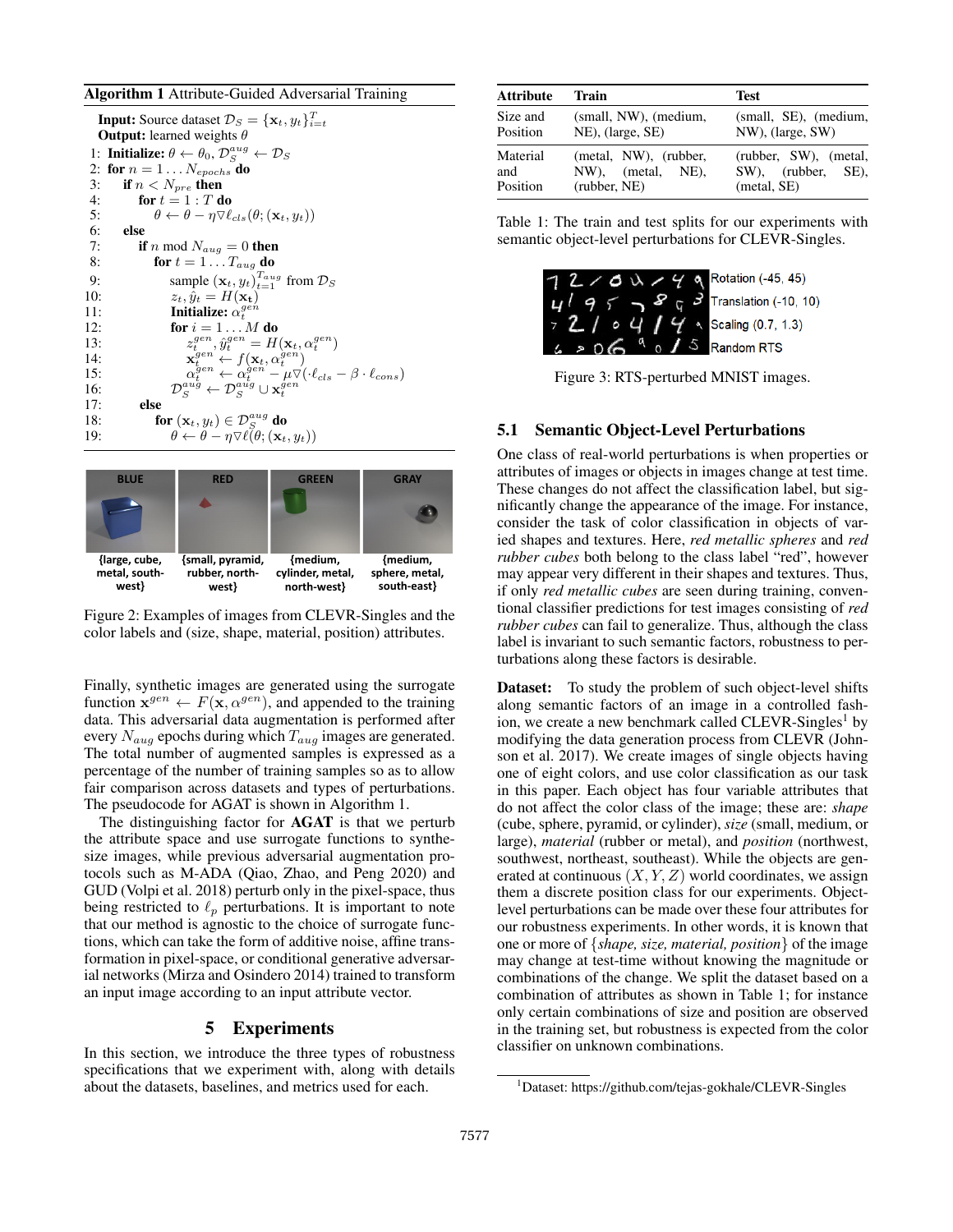| <b>WATTRIBUTE</b> Size |   |   |   | <b>Shape</b> |        |       |  | <b>Material</b>   |   |
|------------------------|---|---|---|--------------|--------|-------|--|-------------------|---|
|                        |   |   | L | Sph.         | Cylin. | Pyra. |  | Cube Rubber Metal |   |
|                        |   |   |   |              |        |       |  |                   |   |
|                        |   |   |   | ø            | н      |       |  |                   |   |
|                        | × | ø | × |              |        |       |  |                   |   |
|                        |   |   |   |              |        |       |  |                   | 西 |

Figure 4: Images generated by AttGAN for the images in column 1, conditioned on attributes.

AttGAN as the Surrogate Function: Conditional generative adversarial networks (cGANs) have been shown to perform exceptionally well on image-to-image translation in various domains (Isola et al. 2017; Zhang et al. 2017; Karras, Laine, and Aila 2019). AttGAN (He et al. 2019) is one such conditional GAN which is trained to manipulate attributes of input face images. Thus given an image and a vector of desired attributes, AttGAN can manipulate the face image along the desired attribute dimensions. We leverage this powerful image manipulation technique as our surrogate function  $\mathbf{x}^{gen} = F_{GAN}(\mathbf{x}, \alpha)$ . Formally, we define the attribute vector to be a 13-dimensional binary hashcode with 1 and 0 indicating presence or absence of an attribute. For each experiment, we train the AttGAN on the training dataset outlined in Table 1 to generate 128x128 images, with a learning rate of 2e−4 for 100 epochs on a single 16GB GPU. Examples of images generated by AttGAN are shown in Figure 4, when manipulating certain attributes such as size, shape, and material of the object.

Baselines: For the color classification task on CLEVR-Singles images, we compare against two pixel-level domain augmentation baselines: GUD (Volpi et al. 2018) which performs adversarial data augmentation to generate fictitious target domains, and M-ADA (Qiao, Zhao, and Peng 2020) which uses a meta-learning framework to generate multiple domains of samples. We also report the performance of a classifier directly without any adversarial training as a naive baseline. The same classifier architecture is used for each baseline for fair comparison. All models are trained for 15 epochs including pre-training epochs  $N_{pre} = 5$ , batch-size 64, and  $M = 15$  update steps for adversarial augmentation. The number of augmented samples  $T_{aug}$  is 30% of the original source data, and augmentation interval  $N_{aug}$  is fixed at 2 epochs. For our model the coefficients in Equations 4, and 5 are:  $\lambda_1 = 0.5, \lambda_2 = 0.5, \beta = 0.25$ . The learning rates  $\eta, \mu$ for the classifier and adversarial augmentation are both 5e-5.

Results: The test classification accuracies for different splits are reported in Table 2. We observe that our model is better than all baselines considered here, with a boost of 5 percentage points in accuracy on the harder experiment along *Material+Position*.

| <b>Method</b> | <b>Source</b> | Size+Pos. | Mat.+Pos. |
|---------------|---------------|-----------|-----------|
| B             | 99.81         | 89.92     | 59.90     |
| GUD (2018)    | 99.94         | 93.69     | 65.03     |
| M-ADA (2020)  | 99.96         | 94.52     | 65.50     |
| Ours          | 99.97         | 95.22     | 69.49     |

Table 2: Classification accuracy for color-classification on CLEVR-Singles. Source and target sets are split on *size+position* attribute for the third column, and *Material+Position* for the fourth column.



Figure 5: Visualization of the effect of weight  $\beta$  of the constraint loss  $\ell_{const}$  on the generated images. Row 2 has higher  $\beta$  than Row 1. Illustration also shows that AttGAN is able to generate multiple objects (of same color for Row 1 and different colors for Row 2), though absent in training data.

Analysis: In Figure 5, we show 8 different examples generated by AttGAN during adversarial training. We can see the effect of the coefficient  $\beta$ , from the constraint loss  $\ell_{const}$ in eq (6), in exploring the attribute space. An appropriately chosen value for  $\beta$  encourages useful perturbations without violating the class-label consistency cost  $\ell_{cls}$  as seen in the top row of Figure 5. On the other hand, a higher  $\beta$  would mean a higher weight for exploring the regions (or combinations) in attribute space not seen in training. In the bottom row we see that a high  $\beta$  encourages novel attribute exploration at the cost of higher classification error as a result of generating objects with different colors within the same image. It is noteworthy that AttGAN is able to generate images with multiple objects, even when it trained on images with only a single object, thus demonstrating its suitability to explore novel attributes using the proposed AGAT training.

# 5.2 Geometric Transformations

Another common class of perturbations is geometric transformations, i.e. a composition of rotation, translation, and scaling of an image. These perturbations are common since cameras may capture a scene from different orientations, distances, and inclinations. It is well known that standard image classifiers are not robust to these common perturbations (Cohen and Welling 2014).

**Dataset:** We address this problem in the digit classification setting, with the training images from MNIST (LeCun et al. 1998), and the test images that are perturbed along rotation-translation-scale (RTS), as shown in Figure 3. We use the standard RTS setup (Jaderberg et al. 2015) with angle of rotation in  $(-45, 45)^\circ$ , translation in  $(-10, 10)$  pixels in both directions, and a scale factor in the range (0.7, 1.3).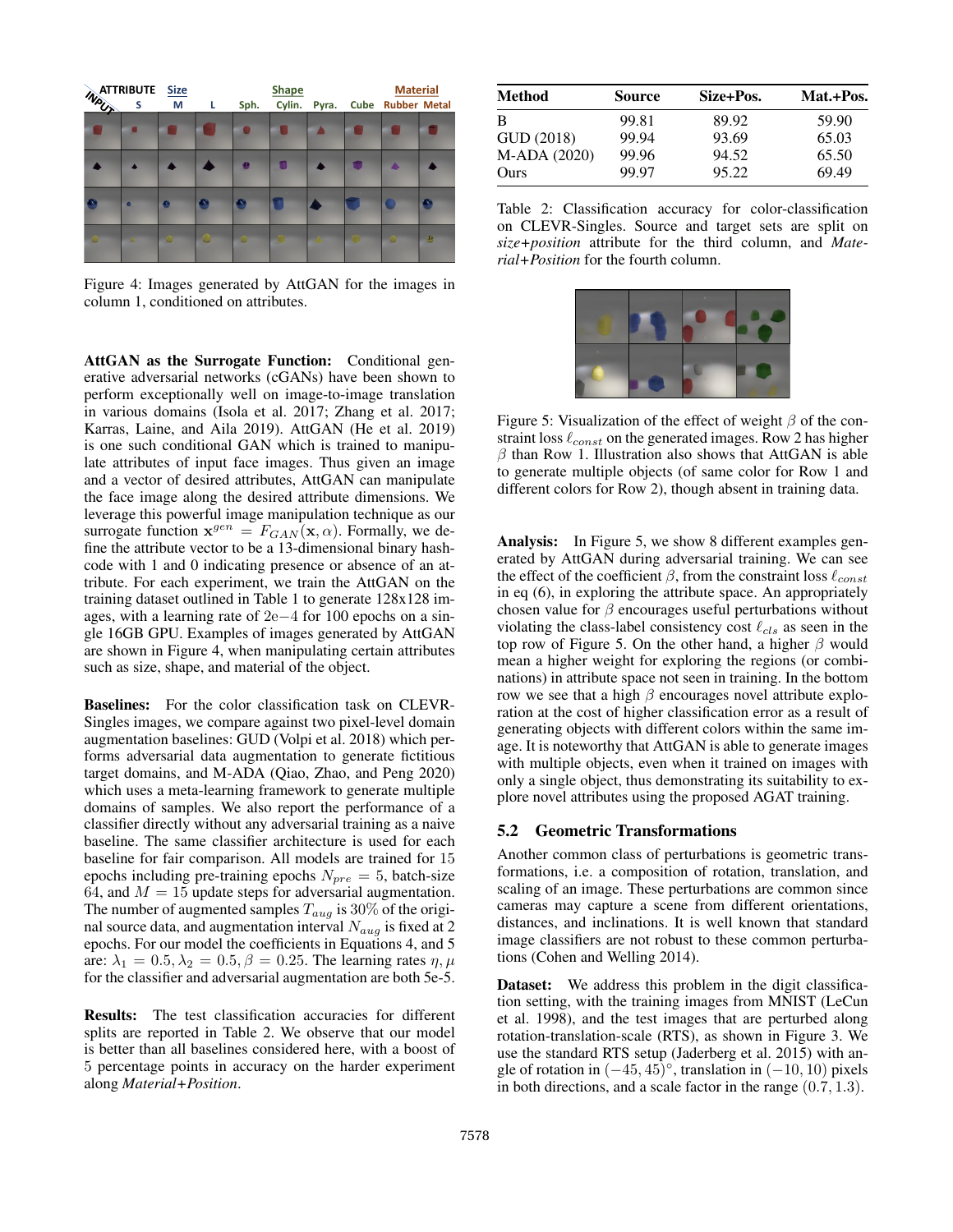| <b>Method</b>         | R     | т     | S     | <b>RTS</b> |
|-----------------------|-------|-------|-------|------------|
| B                     | 84.44 | 27.67 | 95.76 | 21.91      |
| GUD (2018)            | 86.08 | 29.09 | 97.89 | 23.10      |
| <b>MADA (2020)</b>    | 87.37 | 29.25 | 98.32 | 22.68      |
| PS (2020)             | 87.86 | 45.36 | 96.00 | 39.38      |
| Ours $(T_{aug}=30\%)$ | 84.93 | 52.95 | 96.11 | 41.43      |

Table 3: Results on the MNIST-RTS robustness benchmark for rotation (R), translation (T), scaling (S), and random combination (RTS).

**Surrogate Function:** The attributes of interest,  $\alpha$ , consist of a  $2 \times 3$  affine matrix that controls rotation, translation, and scale. To perform affine transformations on the image with a perturbed  $\alpha$ , we use Spatial Transformer Networks (STN) (2015) which allow differentiable spatial manipulation of input images in a convolutional neural network, such as RTS and or general warping. The perturbed images are generated as:  $\mathbf{x}^{gen} = F_{STN}(\mathbf{x}_s, \alpha)$ .

Baselines: We compare the robustness performance to RTS perturbations with a naive baseline, denoted by (B), that is only trained on the standard MNIST dataset, and pixel-level perturbation methods MADA (Qiao, Zhao, and Peng 2020) and GUD (Volpi et al. 2018). Additionally, we also use the RTS perturbation sets generated by (Wong and Kolter 2020) (PS) and use them as augmented training samples. All models are trained for 12 epochs including pre-training epochs  $N_{pre} = 5$ , with a batch-size 64, and  $M = 10$  update steps for adversarial augmentation. The number of augmented samples  $T_{aug}$  is 30% of the original source data, and augmentation interval  $N_{aug}$  is fixed at 10 epochs. Our model the coefficients in Equations 4, and 5 are:  $\lambda_1 = 1, \lambda_2 = 1, \beta = 5$ . The learning rate  $\eta$  for the classifier is 1e−4 and  $\mu$  for the adversarial augmentation is 0.1.

Results: We report digit classification accuracies on the target test set containing only rotations (R), only translations (T), only skew (S), as well as a random combination of RTS. Our model performs well on all four metrics, and beats the perturbation sets (PS) even though their augmentation model has access to RTS perturbations during training. In particular, we observe a significant improvement compared with MADA and GUD, in the robustness on the translation experiment, which is the hardest task among the three.

Analysis The pixel-level perturbation methods still perform reasonably well on rotation and scale experiments in Table 3 because in each case the rotations/translations/scale are randomly sampled, resulting in several test examples that are very close to the training examples (with no RTS). In order to resolve this further, we study the performance by controlling the magnitude of R, T, and S in the test set. Figure 3 shows the bar-plots when the range of rotation is varied from  $(-10, 10)$  to  $(-60, 60)$ , translation from  $(-2, 2)$ to  $(-12, 12)$  pixels, and scaling factor from  $(0.9, 1.1)$  to  $(0.5, 1.5)$ . It can be observed that at higher severity of perturbation, our model (in blue) significantly outperforms all baselines. The model trained with Perturbations Sets (2020)

| $\rm N_{aug}$ | $T_{\rm aug}$ | $\bf R$ | т     | S     | <b>RTS</b> |
|---------------|---------------|---------|-------|-------|------------|
| 1             | 10            | 84.12   | 43.33 | 96.65 | 34.12      |
|               | 30            | 83.80   | 54.17 | 95.89 | 40.46      |
|               | 50            | 84.49   | 59.97 | 96.29 | 47.62      |
|               | 70            | 84.35   | 62.76 | 96.24 | 51.13      |
| 2             | 10            | 84.97   | 47.21 | 96.41 | 36.84      |
|               | 30            | 84.93   | 52.95 | 96.11 | 41.43      |
|               | 50            | 86.35   | 61.07 | 95.76 | 47.59      |
|               | 70            | 84.59   | 62.75 | 95.79 | 50.28      |
|               |               |         |       |       |            |

Table 4: The effect of augmentation interval  $(N_{aug})$  at different percentages of augmented samples  $(T_{aug})$ .

| Loss      | $T_{\rm aug}$ | R     | т     | S     | <b>RTS</b> |
|-----------|---------------|-------|-------|-------|------------|
| <b>GT</b> | 10            | 85.41 | 29.48 | 96.74 | 23.57      |
|           | 30            | 84.82 | 48.46 | 96.75 | 37.80      |
|           | 50            | 84.17 | 52.44 | 95.86 | 41.82      |
|           | 70            | 84.07 | 55.14 | 95.70 | 44.20      |
| $GT + CR$ | 10            | 84.97 | 47.21 | 96.41 | 36.84      |
|           | 30            | 84.93 | 52.95 | 96.11 | 41.43      |
|           | 50            | 86.35 | 61.07 | 95.76 | 47.59      |
|           | 70            | 84.59 | 62.75 | 95.79 | 50.28      |
|           |               |       |       |       |            |

Table 5: The effect of classification loss function at different percentages of augmented samples. GT denotes the first term and CR is consistency regularization in Eq (5).

#### (in gray) is competitive at lower severities.

We also analyze the effect of the number of augmented samples  $(T_{aug})$  expressed as a percentage of the size of the training data, while controlling for the augmentation interval  $N_{aug}$ . As expected, larger number of augmented samples improve robustness even higher than in table 3 (which fixes number of additional augmented examples at 30% for all baselines). Larger augmentation intervals contribute positively at lower percentages of augmented samples.

Finally, we perform an ablation study with and without the consistency regularization defined in Eq (5) and show that the regularization indeed helps improve performance.

#### 5.3 Common Image Corruptions

Image corruptions are another common class of perturbations. These can occur due to image digitization artifacts, weather, camera calibration, and other sources of noise.

Dataset The CIFAR10 dataset (Krizhevsky 2009) contains 50k training images belonging to 10 classes. Recently, CIFAR10-C (Hendrycks and Dietterich 2018) which contains image corruptions for CIFAR10 images, was proposed to benchmark robustness of image classifiers, with 4 major and 15 fine-grained categories of corruption: *Weather* (fog, snow, frost), *Blur* (zoom, defocus, glass, motion), *Noise* (shot, impulse, Gaussian), and *Digital* (JPEG, pixelation, elastic transform, brightness, contrast). There are five levels of severity of corruptions; we focus on the highest severity.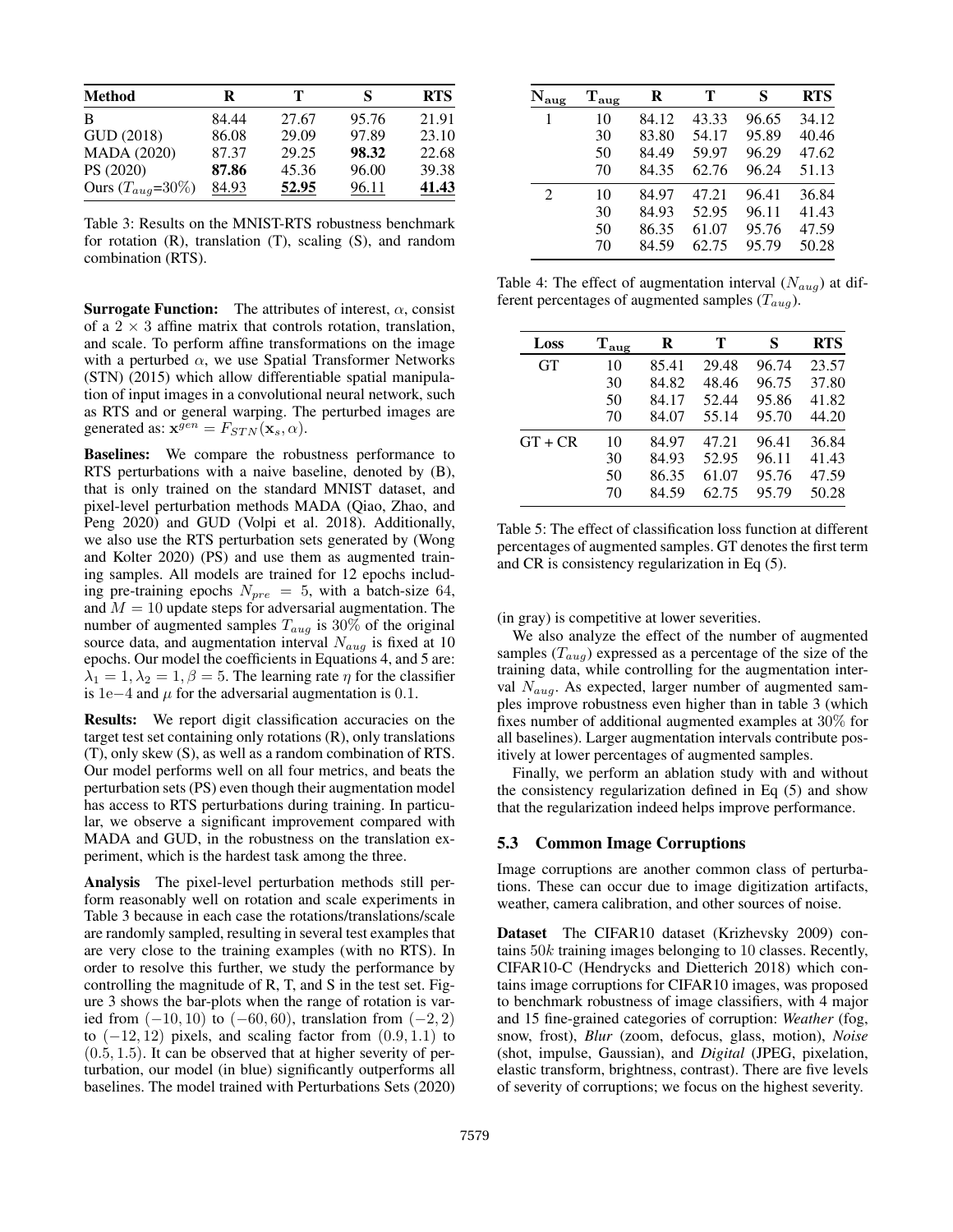

Figure 6: Comparison of random RTS accuracies when controlling each parameter to a max. value. Left: R, Center: T, Right: S

Surrogate Function: We use a general surrogate function – a composition of additive Gaussian noise and Gaussian blur filter parameterized by  $\alpha = {\alpha_1, \alpha_2}$ :

$$
\mathbf{x}^{gen} = \frac{1}{\sqrt{2\pi\alpha_1^2}} e^{-\frac{\mathbf{x}^2}{2\alpha_1^2}} + n, \text{ where } n \sim \mathcal{N}(0, \alpha_2). \tag{8}
$$

We evaluate the performance gains using this surrogate function with the proposed AGAT training on the challenging CIFAR-10-C dataset.

Baselines: Test-Time Training (TTT) (Sun et al. 2020) is a recent approach in which a classifier is trained only on source data, but the test sample is utilized to update the classifier during inference. Adversarial Logit Pairing (ALP) (Kannan, Kurakin, and Goodfellow 2018), a technique for defending against adversarial attacks, and pixelwise domain augmentation techniques MADA (Qiao, Zhao, and Peng 2020) and GUD (Volpi et al. 2018) are also considered as baselines. We use ResNet-26 (He et al. 2016) specially designed for CIFAR-10 (2015), with group normalization (Wu and He 2018) which is stable with different batch sizes. This acts as the naive classifier-only baseline (B). We also consider the classifier trained with an auxiliary self-supervised task of angle prediction (Gidaris, Singh, and Komodakis 2018) (B+SS). Our joint-training (JT) baseline is from TTT based on (Hendrycks and Dietterich 2018).

We compare three versions of our model: with additive noise only, with Gaussian filtering, and with a composition of Gaussian filter and noise. Our models are trained for 150 epochs including pre-training epochs  $N_{pre}=100$ , batch-size 128, and  $M=15$  update steps for adversarial augmentation. The number of augmented samples is 30% of the original source data, and augmentation interval  $N_{aug}$  is fixed at 2 epochs. For our model the coefficients in Equations 4, and 5 are:  $\lambda_1 = 0.5, \lambda_2 = 0.5, \beta = 0.25$ . The learning rates  $\eta, \mu$ for the classifier and adversarial augmentation are both 5e-5.

Results In Table 6 we show the classification accuracies on CIFAR10-C. It can be seen that our method consistently outperforms all baselines overall, and also on three of the four categories of corruptions (weather, blur, and digital). It is interesting to note that the ALP performance on the Noise category is distinctly greater than all previous methods, potentially because it is designed to defend against projected gradient descent adversarial attacks (Madry et al. 2017). ALP uses a similar loss function as Equation 5 to train the

| <b>Method</b>  | Src. | W    | B    | N    | D    | Avg. |
|----------------|------|------|------|------|------|------|
| B              | 90.6 | 70.6 | 69.0 | 45.5 | 71.6 | 66.4 |
| $B + SS$       | 91.1 | 70.6 | 68.5 | 48.7 | 69.7 | 67.0 |
| <b>GUD</b>     |      | 71.7 | 59.2 | 30.5 | 64.7 | 58.3 |
| <b>MADA</b>    |      | 75.6 | 63.8 | 54.2 | 65.1 | 65.6 |
| JT             | 91.9 | 71.7 | 69.0 | 50.6 | 71.6 | 68.3 |
| <b>ALP</b>     | 83.5 | 60.9 | 74.7 | 75.4 | 68.5 | 70.0 |
| <b>TTT</b>     | 92.1 | 73.7 | 71.3 | 54.2 | 73.4 | 70.5 |
| Ours (b. only) | 91.3 | 78.4 | 75.1 | 49.3 | 75.4 | 70.0 |
| Ours (n. only) | 90.3 | 75.0 | 73.3 | 62.4 | 73.1 | 71.3 |
| Ours           | 89.3 | 77.8 | 74.1 | 65.8 | 71.6 | 72.3 |

Table 6: Comparison of classification accuracies on CIFAR-10-C corruption categories (Weather, Blur, Noise, Digital). Our best scores are underlined; overall best are bold.

classifier, but still operates in pixel-space and does not perturb the attribute space. In Table 6 we also demonstrate that our models which uses only blur or only noise as surrogate are also better than previous state-of-the art. Note that the "noise only" model is in essence a pixel-level perturbation achieved by only perturbing along the variance parameter using AGAT training, and yet we see a significant boost in performance over all other pixel-level additive noise methods. Similarly, the "blur only" model also gives performance boosts on weather and digital categories, further indicating the general applicability of our AGAT training approach.

# 6 Conclusion

In this paper, we propose a new adversarial training strategy for robustness against large perturbations that are common in practical settings. Our adversarial training algorithm perturbs the attribute space to synthesize new images instead of pixel-level perturbations which are common to the robustness literature. The new CLEVR-Singles dataset that we have created can be used in future work for studying robustness to semantic shifts. We extensively evaluate AGAT training on three benchmarks and achieve state-of-the-art performance. We empirically show that AGAT is applicable to a three types of naturally occurring perturbations, and can be used with different classes of surrogate functions. AGAT can potentially be applied to a broad range of robustness problems not limited to classification.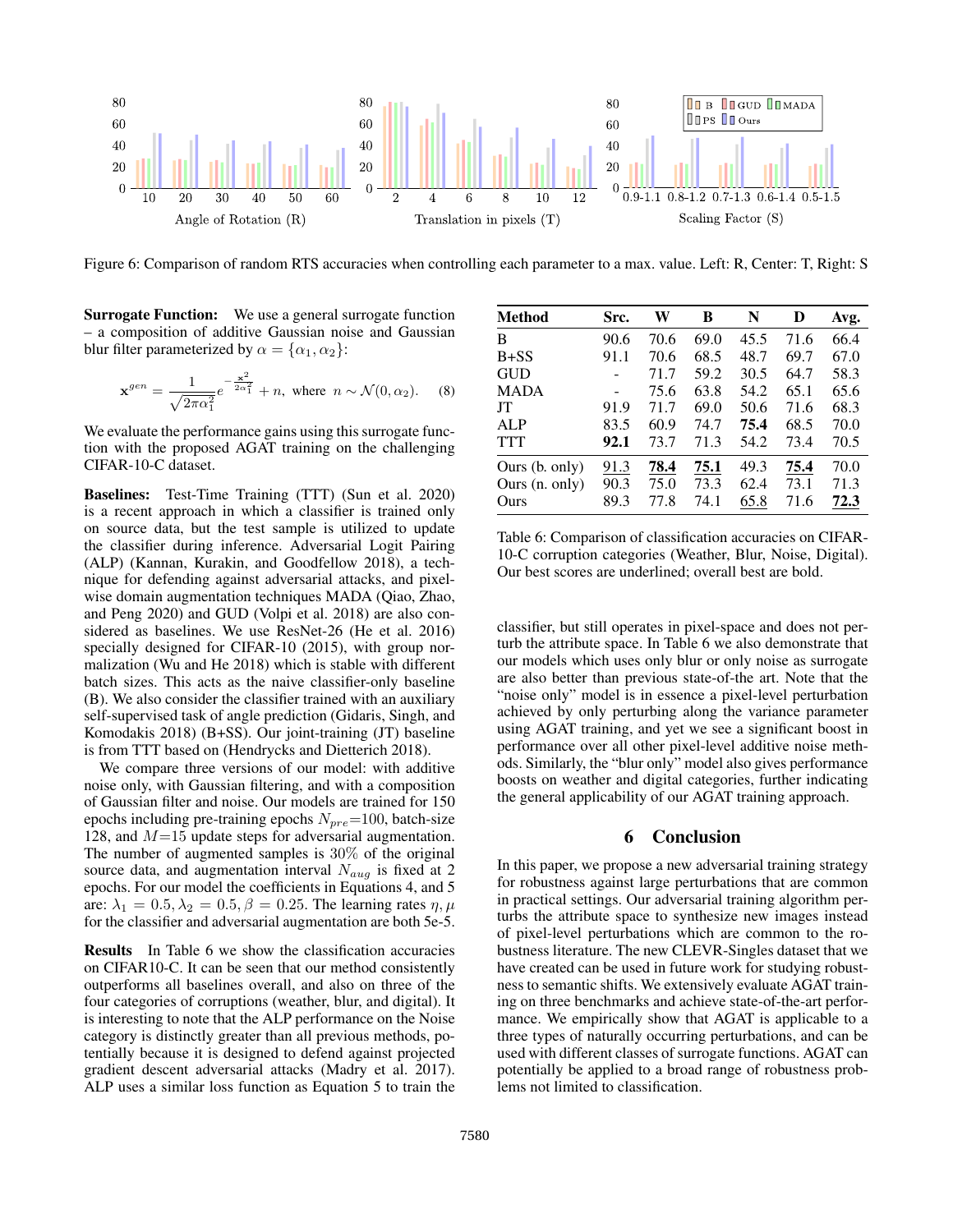# Acknowledgments

This work was performed under the auspices of the U.S. Department of Energy by the Lawrence Livermore National Laboratory under Contract No. DE-AC52-07NA27344, Lawrence Livermore National Security, LLC. This document was prepared as an account of the work sponsored by an agency of the United States Government. Neither the United States Government nor Lawrence Livermore National Security, LLC, nor any of their employees makes any warranty, expressed or implied, or assumes any legal liability or responsibility for the accuracy, completeness, or usefulness of any information, apparatus, product, or process disclosed, or represents that its use would not infringe privately owned rights. Reference herein to any specific commercial product, process, or service by trade name, trademark, manufacturer, or otherwise does not necessarily constitute or imply its endorsement, recommendation, or favoring by the United States Government or Lawrence Livermore National Security, LLC. The views and opinions of the authors expressed herein do not necessarily state or reflect those of the United States Government or Lawrence Livermore National Security, LLC, and shall not be used for advertising or product endorsement purposes. This work was supported by LLNL Laboratory Directed Research and Development project 20-ER-014 and released with LLNL tracking number LLNL-JRNL-814425.

### Broader Impact

The concept of robustness is critical when it comes to deploying machine learning systems in practical settings where input signals may undergo perturbations due to weather (such as fog, smog, rain), digital corruptions in transmission, or changes in camera inclinations causing geometric transformations or artifacts such as defocusing, or motion blur. Our method for developing robust classifiers is broadly applicable if such classes of perturbations are known *a priori*.

Robustness research is also crucial for avoiding or removing unintended biases that may percolate from the training data into the classification model. Recent studies (Bolukbasi et al. 2016; Zhao et al. 2017; Hendricks et al. 2018) have shown that models trained on biased data can in fact amplify this bias when performing inference on test samples. We believe that work in the lines of AGAT could be potentially used for mitigating social biases due to biased training data, such as gender or racial biases.

#### References

Bolukbasi, T.; Chang, K.-W.; Zou, J. Y.; Saligrama, V.; and Kalai, A. T. 2016. Man is to computer programmer as woman is to homemaker? debiasing word embeddings. In *Advances in neural information processing systems*, 4349– 4357.

Bulusu, S.; Kailkhura, B.; Li, B.; Varshney, P. K.; and Song, D. 2020. Anomalous Example Detection in Deep Learning: A Survey. *IEEE Access* 8: 132330–132347.

Cohen, T. S.; and Welling, M. 2014. Transformation properties of learned visual representations. *arXiv preprint arXiv:1412.7659* .

Gidaris, S.; Singh, P.; and Komodakis, N. 2018. Unsupervised Representation Learning by Predicting Image Rotations. In *International Conference on Learning Representations*.

Goodfellow, I. J.; Shlens, J.; and Szegedy, C. 2014. Explaining and harnessing adversarial examples. *arXiv preprint arXiv:1412.6572* .

He, K.; Zhang, X.; Ren, S.; and Sun, J. 2016. Deep residual learning for image recognition. In *Proceedings of the IEEE conference on computer vision and pattern recognition*, 770–778.

He, Z.; Zuo, W.; Kan, M.; Shan, S.; and Chen, X. 2019. Attgan: Facial attribute editing by only changing what you want. *IEEE Transactions on Image Processing* 28(11): 5464–5478.

Hendricks, L. A.; Burns, K.; Saenko, K.; Darrell, T.; and Rohrbach, A. 2018. Women also snowboard: Overcoming bias in captioning models. In *European Conference on Computer Vision*, 793–811. Springer.

Hendrycks, D.; and Dietterich, T. 2018. Benchmarking Neural Network Robustness to Common Corruptions and Perturbations. In *International Conference on Learning Representations*.

Isola, P.; Zhu, J.-Y.; Zhou, T.; and Efros, A. A. 2017. Imageto-image translation with conditional adversarial networks. In *Proceedings of the IEEE conference on computer vision and pattern recognition*, 1125–1134.

Jaderberg, M.; Simonyan, K.; Zisserman, A.; et al. 2015. Spatial transformer networks. In *Advances in neural information processing systems*, 2017–2025.

Johnson, J.; Hariharan, B.; van der Maaten, L.; Fei-Fei, L.; Lawrence Zitnick, C.; and Girshick, R. 2017. Clevr: A diagnostic dataset for compositional language and elementary visual reasoning. In *Proceedings of the IEEE Conference on Computer Vision and Pattern Recognition*, 2901–2910.

Joshi, A.; Mukherjee, A.; Sarkar, S.; and Hegde, C. 2019. Semantic adversarial attacks: Parametric transformations that fool deep classifiers. In *Proceedings of the IEEE International Conference on Computer Vision*, 4773–4783.

Kannan, H.; Kurakin, A.; and Goodfellow, I. 2018. Adversarial logit pairing. *arXiv preprint arXiv:1803.06373* .

Karras, T.; Laine, S.; and Aila, T. 2019. A style-based generator architecture for generative adversarial networks. In *Proceedings of the IEEE conference on computer vision and pattern recognition*, 4401–4410.

Krizhevsky, A. 2009. Learning Multiple Layers of Features from Tiny Images. *Master's thesis, University of Toronto* .

LeCun, Y.; Bottou, L.; Bengio, Y.; and Haffner, P. 1998. Gradient-based learning applied to document recognition. *Proceedings of the IEEE* 86(11): 2278–2324.

Liu, H.-T. D.; Tao, M.; Li, C.-L.; Nowrouzezahrai, D.; and Jacobson, A. 2018. Beyond pixel norm-balls: Parametric adversaries using an analytically differentiable renderer. *arXiv preprint arXiv:1808.02651* .